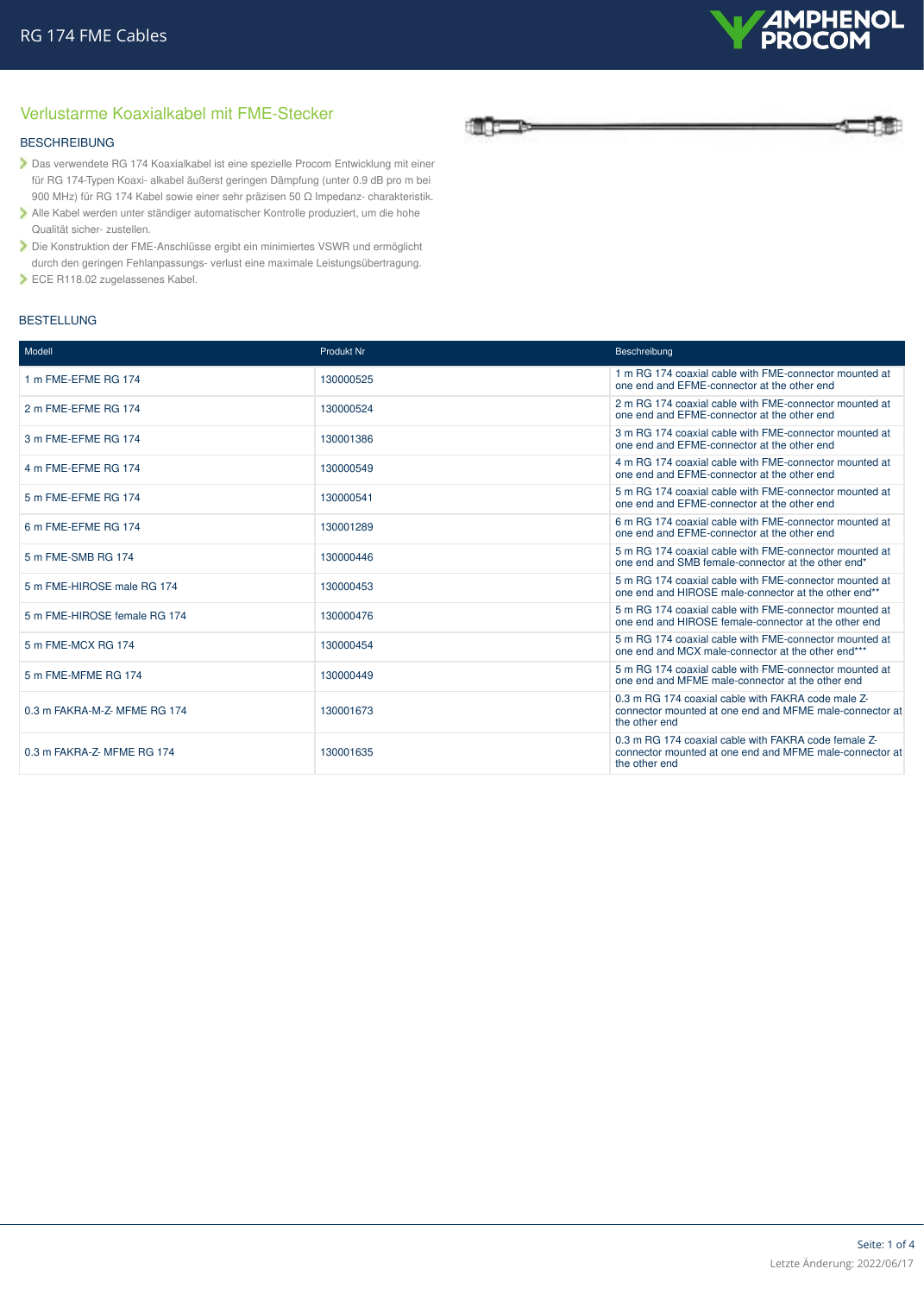

#### FME-RG

FME-RG 174/U-Procom



| ORDERING CODE NO. |                                                           |
|-------------------|-----------------------------------------------------------|
| 1 m FME RG 174 LL | 1 m RG 174 Koaxialkabel mit FME-Anschluss an beiden Enden |
| 2 m FME RG 174 LL | 2 m RG 174 Koaxialkabel mit FME-Anschluss an beiden Enden |
| 3 m FME RG 174 LL | 3 m RG 174 Koaxialkabel mit FME-Anschluss an beiden Enden |
| 4 m FME RG 174 LL | 4 m RG 174 Koaxialkabel mit FME-Anschluss an beiden Enden |
| 5 m FME RG 174 LL | 5 m RG 174 Koaxialkabel mit FME-Anschluss an beiden Enden |
| 6 m FME RG 174 LL | 6 m RG 174 Koaxialkabel mit FME-Anschluss an beiden Enden |

#### FME-EFME

FME-EFME RG 174/U-Procom



| <b>TYP</b>          | PRODUKT NO. | <b>BESCHREIBUNG</b>                                       |
|---------------------|-------------|-----------------------------------------------------------|
| 1 m FME-EFME RG 174 | 130000525   | 1 m RG 174 Koaxialkabel mit FME-Anschluss an beiden Enden |
| 2 m FME-EFME RG 174 | 130000524   | 2 m RG 174 Koaxialkabel mit FME-Anschluss an beiden Enden |
| 3 m FME-EFME RG 174 | 130001386   | 3 m RG 174 Koaxialkabel mit FME-Anschluss an beiden Enden |
| 4 m FME-EFME RG 174 | 130000549   | 4 m RG 174 Koaxialkabel mit FME-Anschluss an beiden Enden |
| 5 m FME-EFME RG 174 | 130000541   | 5 m RG 174 Koaxialkabel mit FME-Anschluss an beiden Enden |
| 6 m FME-EFME RG 174 | 130001289   | 6 m RG 174 Koaxialkabel mit FME-Anschluss an beiden Enden |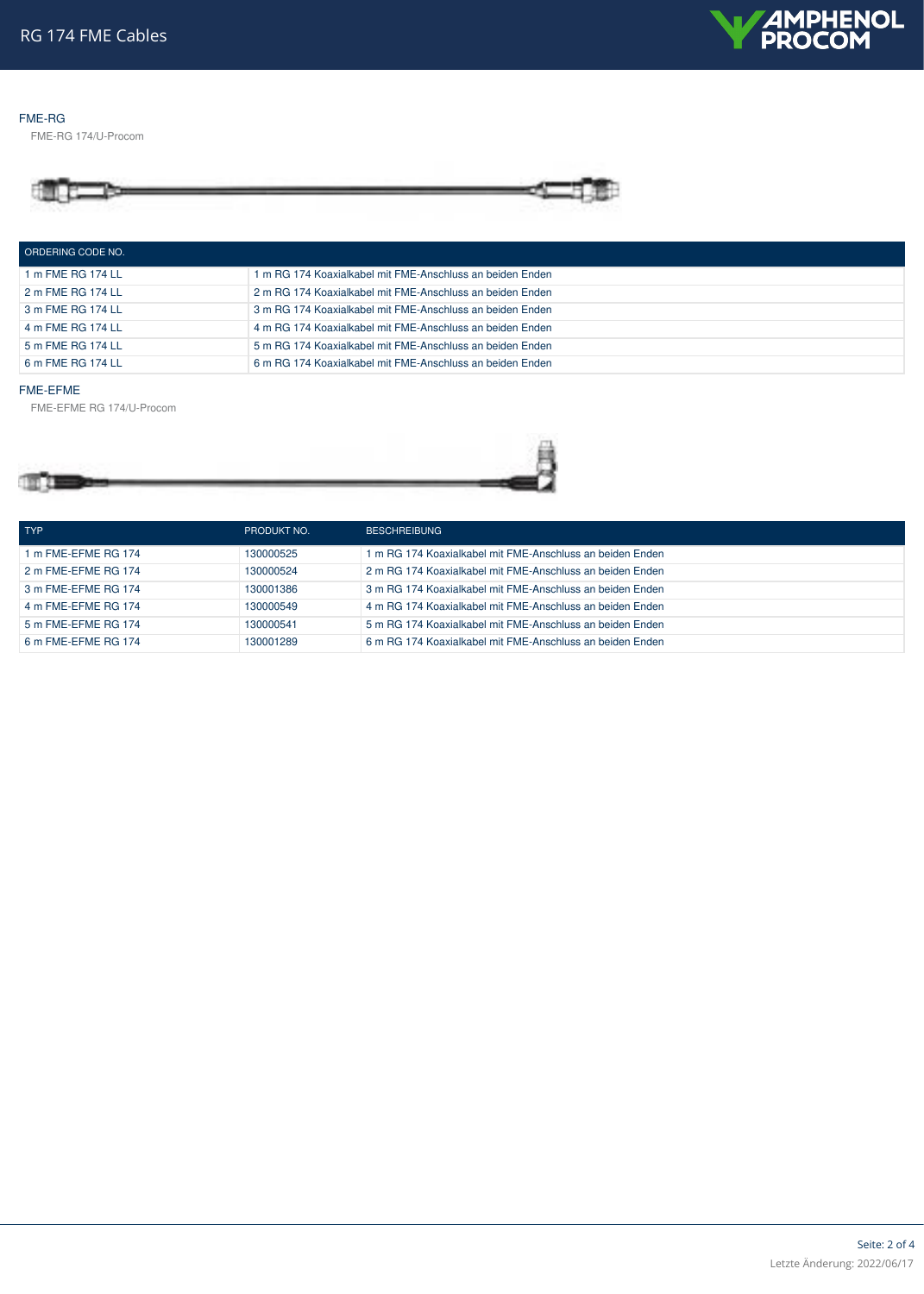

## FME-RG 174/U-PROCOM

| <b>TYP</b>                       |                          | PRODUKT NO.         | <b>BESCHREIBUNG</b>                                                                                      |
|----------------------------------|--------------------------|---------------------|----------------------------------------------------------------------------------------------------------|
| 5 m FME-SMB RG 174               |                          | 130000446           | 5 m RG 174 Koaxialkabel mit FME-Anschluss an beiden Enden*                                               |
|                                  |                          |                     |                                                                                                          |
| <b>TYP</b>                       | PRODUKT NO.              | <b>BESCHREIBUNG</b> |                                                                                                          |
| 5 m FME-HIROSE<br>male RG 174    | 130000453                |                     | 5 m RG 174 Koaxialkabel mit je einem FME-Anschluss sowie SMB (female) Anschluss an den Enden montiert*   |
|                                  |                          |                     |                                                                                                          |
| <b>TYP</b>                       | PRODUKT NO.              | <b>BESCHREIBUNG</b> |                                                                                                          |
| 5 m FME-HIROSE                   | 130000476                |                     | 5 m RG 174 Koaxialkabel mit je einem FME-Anschluss sowie HIROSE (male) Anschluss an den Enden montiert** |
| female RG 174                    |                          |                     |                                                                                                          |
| <b>TYP</b><br>5 m FME-MCX RG 174 | PRODUKT NO.<br>130000454 | <b>BESCHREIBUNG</b> | 5 m RG 174 Koaxialkabel mit je einem FME-Anschluss sowie MCX (male) Anschluss an den Enden montiert***   |
|                                  |                          |                     |                                                                                                          |
| <b>TYP</b>                       | PRODUKT NO.<br>130000449 | <b>BESCHREIBUNG</b> | 5 m RG 174Koaxialkabel mit je einem FME-Anschluss sowie MFME (male) Anschluss an den Enden montiert      |